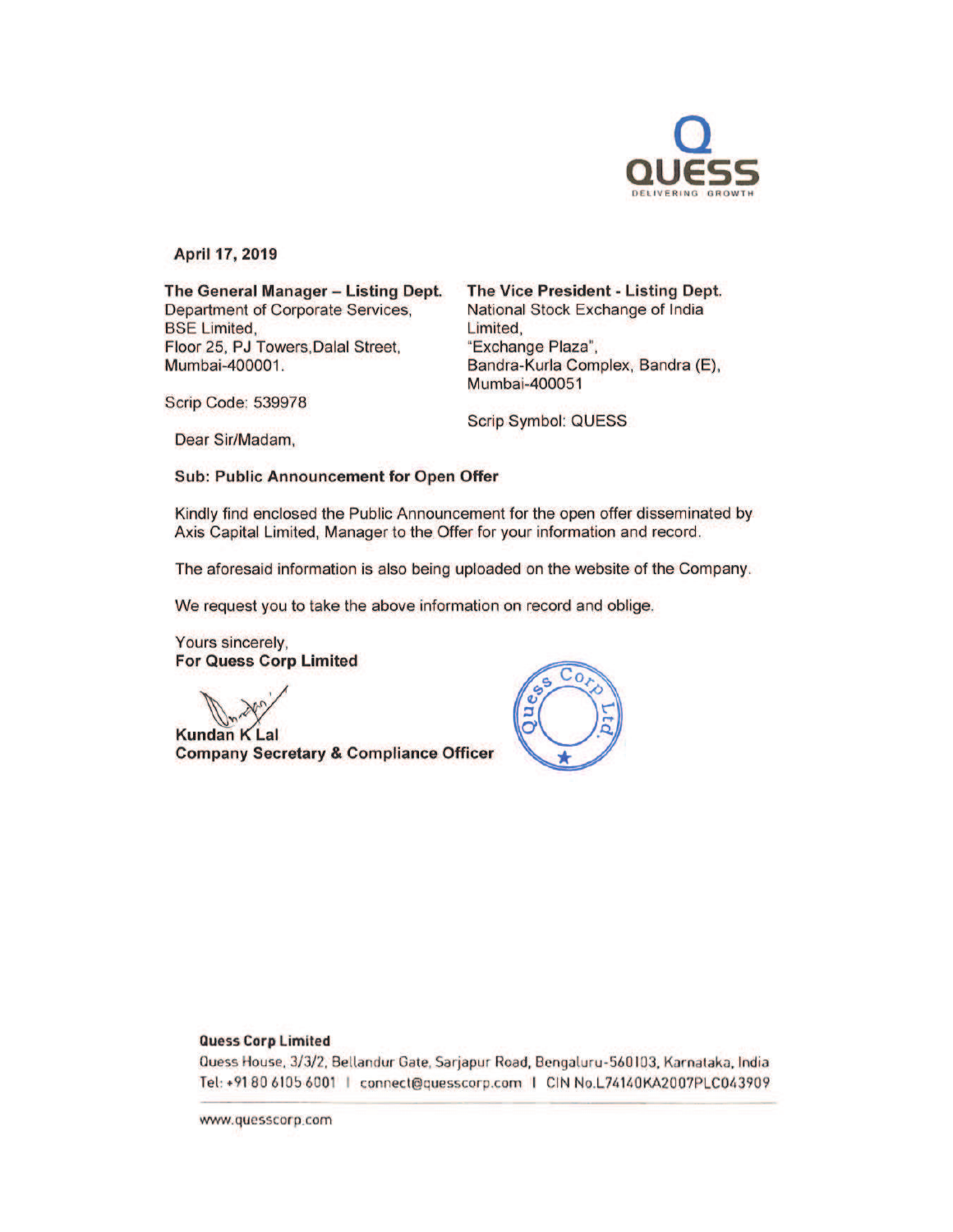

Date: April 17, 2019

**Listing Department BSE** Limited Phiroze Jeejeebhoy Towers **Dalal Street** Mumbai-400001

Dear Sir/Madam,

Sub: Public Announcement ("PA") for open offer ("Offer") for acquisition of up to 3,961,965 fully paid-up equity shares of ₹ 10 each ("Equity Shares") from shareholders of Allsec Technologies Limited ("Target") by Conneqt<br>Business Solutions Limited ("Acquirer") along with Quess Corp Limited ("PAC") pursuant to and in compliance with Regulation 3 (1) and 4 of the Securities and Exchange Board of India (Substantial Acquisition of Shares and Takeovers) Regulations 2011, as amended ("SEBI SAST Regulations").

Pursuant to Regulations 3(1) and 4 of the SEBI SAST Regulations, the Conneqt Business Solutions Limited along with Quess Corp Limited are making an Offer to the shareholders of the Allsec Technologies Limited, to acquire up to 3,961,965 fully paid up Equity Shares of Rs. 10 each at a price of 320 per fully paid up Equity Share, payable in cash.

The Acquirer and PAC have appointed Axis Capital Limited as the Managers to the Open Offer, in terms of Regulation 12 of the SEBI SAST Regulations.

With respect to the captioned matter and in terms of Regulation 14(1) of SEBI SAST Regulations, please find enclosed: • A copy of the Public Announcement dated April 17, 2019 ("PA")

Please feel free to contact the following persons from our offices in case you require any information or clarification.

| <b>Contact Person</b> | Telephone        | Email                               |
|-----------------------|------------------|-------------------------------------|
| Akash Aggarwal        | +91 11 6128 9080 | $akash. \text{aggarwal@axiscap.in}$ |
| Bhumika Gangar        | +91 22 43252179  | bhumika.gangar@axiscap.in           |

Kindly acknowledge receipt.

Thanking you,

For Axis Capital Limited Name: Akash Aggarwal Designation: Senior Vice President

Encl: as above

### Axis Capital Limited (Erstwhile "Axis Securities and Sales Limited")

SEBI Merchant Banker Regn No.:MB/INM000012029 Member Of- BSE ltd. & National Stock Exchange of India Ltd., Mumbai. CIN No. U51900MH2005PLC157853 Regd. Office: Axis House, 8th Floor, Wadia International Centre, P. B. Marg, Worli, Mumbai - 400 025 &

Corp. Office: Axis House, C-2, Wadia International Centre, P.B. Marg, Worli, Mumbai - 400 025. Tel.: (022) 4325 1199, Fax No. (022) 4325 3000, Website: www.axiscapital.co.in

# Scanned by CamScanner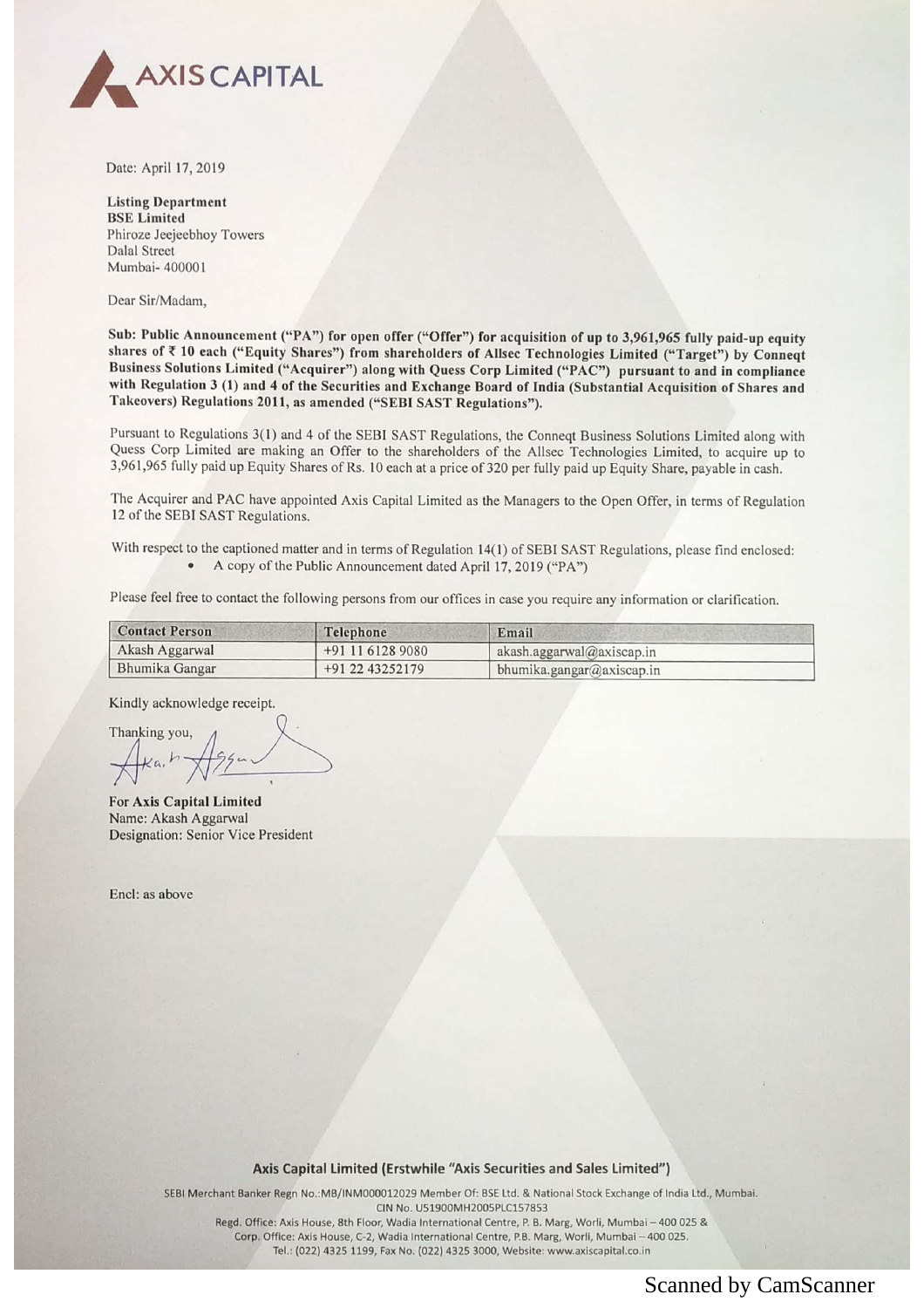# **PUBLIC ANNOUNCEMENT FOR THE ATTENTION OF THE PUBLIC SHAREHOLDERS OF ALLSEC TECHNOLOGIES LIMITED UNDER REGULATIONS 3(1) AND 4 READ WITH REGULATIONS 13(1), 14 and 15(1) OF THE SECURITIES AND EXCHANGE BOARD OF INDIA (SUBSTANTIAL ACQUISITION OF SHARES AND TAKEOVERS) REGULATIONS, 2011 AND SUBSEQUENT AMENDMENTS THERETO**

**Open offer ("Offer" / "Open Offer") for acquisition of up to 39,61,965** (**Thirty Nine Lakh, Sixty One Thousand, Nine Hundred Sixty Five only**) **fully paid-up equity shares of face value of INR 10 (Indian Rupees Ten only) each ("Equity Shares"), representing 26% (Twenty Six per cent) of the Voting Share Capital (***defined below***) of Allsec Technologies Limited ("Target Company") from the Public Shareholders (***defined below***) by Conneqt Business Solutions Limited (**"**Acquirer**"**) along with Quess Corp Limited ("PAC") in its capacity as a person acting in concert with the Acquirer, with an intention to acquire control of the Target Company, pursuant to and in compliance with the requirements of the Securities and Exchange Board of India (Substantial Acquisition of Shares and Takeovers) Regulations, 2011 and subsequent amendments thereto (the "Takeover Regulations").** 

This public announcement ("**Public Announcement**" / "**PA**") is being issued by Axis Capital Limited, the manager to the Offer (the "**Manager**"), for and on behalf of the Acquirer and the PAC, to the Public Shareholders (*defined below*) pursuant to and in compliance with Regulations 3(1) and 4, read with other applicable regulations of the Takeover Regulations.

For the purpose of this Public Announcement:

- (1) "**Public Shareholders**" mean all the equity shareholders of the Target Company, excluding (i) parties to SPA 1 (*defined below*) and SPA 2 (*defined below*); and (ii) the persons acting in concert or deemed to be acting in concert with the persons set out in (i);
- (2) "**Voting Share Capital**" means the total voting equity share capital of the Target Company on a fully diluted basis as of the tenth  $(10<sup>th</sup>)$ working day from the closure of the tendering period of the Offer which may change on account of any future corporate actions; and
- (3) "**Working Day**" means the working day of the Securities and Exchange Board of India.

### **1. Offer Details**

- 1.1 **Offer Size:** Up to 39,61,965 (Thirty Nine Lakh, Sixty One Thousand, Nine Hundred Sixty Five only) Equity Shares, representing 26% (Twenty Six per cent) of the Voting Share Capital, subject to the terms and conditions mentioned in this Public Announcement, the detailed public statement ("**DPS**") and the letter of offer ("**LoF**") to be issued for the Offer in accordance with the Takeover Regulations.
- 1.2 **Price / Consideration:** The Offer is being made at a price of INR 320 (Indian Rupees Three Hundred Twenty only) per Equity Share ("**Offer Price**"), determined in accordance with Regulation 8(1) and 8(2) of the Takeover Regulations. Assuming full acceptance of the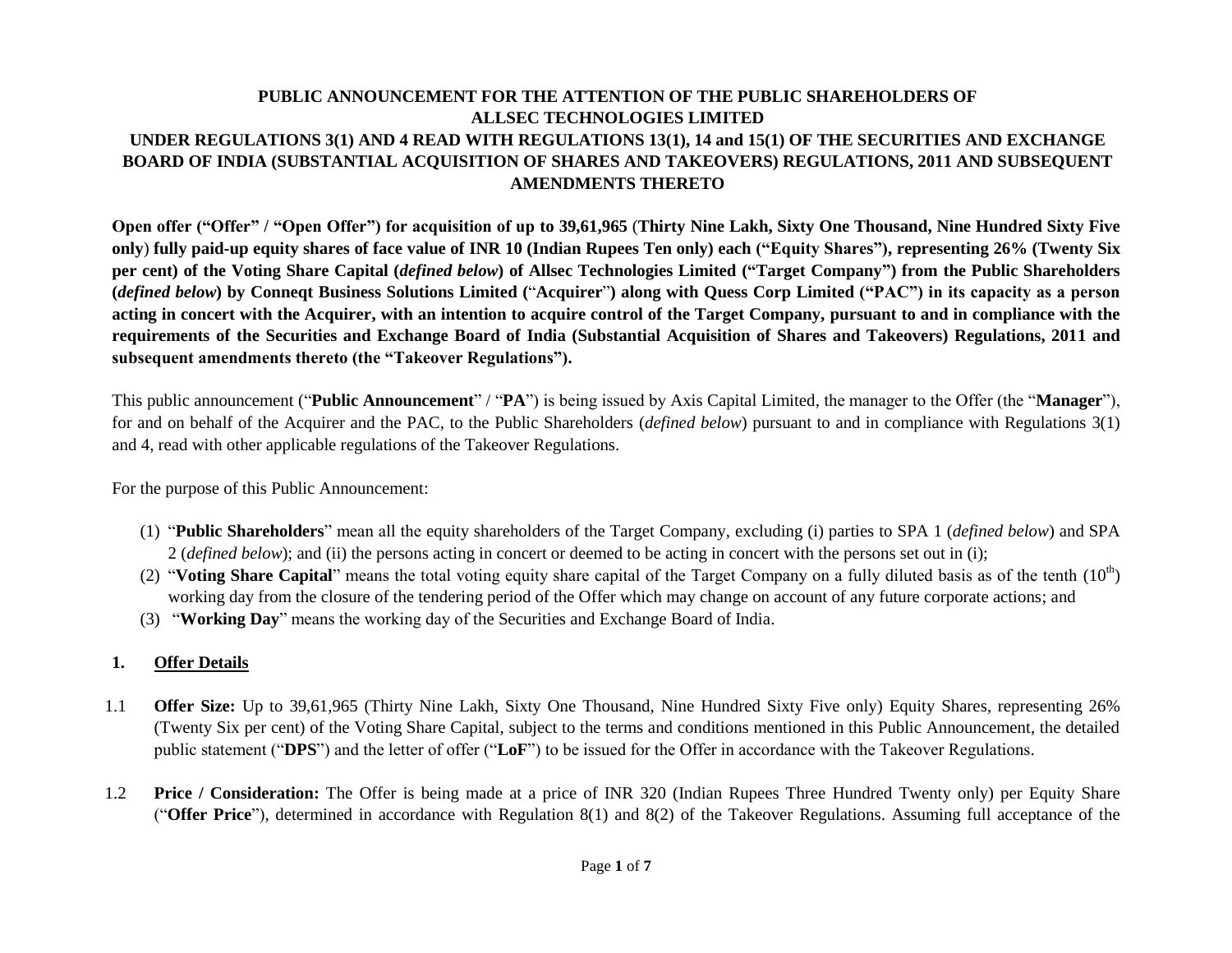Offer, the total consideration payable by the Acquirer in accordance with the Takeover Regulations will be INR 126,78,28,800 (Indian Rupees One Hundred Twenty Six Crore, Seventy Eight Lakh, Twenty Eight Thousand, Eight Hundred only).

- 1.3 **Mode of Payment (cash/ security):** The Offer Price will be paid in cash by the Acquirer in accordance with Regulation 9(1)(a) of the Takeover Regulations.
- 1.4 **Type of Offer (Triggered offer, voluntary offer/competing offer, etc.):** Triggered Offer. This Offer is a mandatory offer in terms of Regulations 3(1) and 4 of the Takeover Regulations pursuant to the execution of SPA 1 (*defined below*) and SPA 2 (*defined below*).

## **2. Transaction which has triggered the Open Offer obligations (Underlying Transaction)**

| <b>Mode of Transaction</b><br><b>Type of</b> |                                                                                                                                                                                                                                                                                                                                                                                        | <b>Equity Shares/Voting rights</b><br>acquired/proposed to be<br>acquired                                                          |                                                               | <b>Total</b><br><b>Consideration</b><br>for shares/                                                                                                                                                                                            | Mode of                      | <b>Regulation</b>                                                   |
|----------------------------------------------|----------------------------------------------------------------------------------------------------------------------------------------------------------------------------------------------------------------------------------------------------------------------------------------------------------------------------------------------------------------------------------------|------------------------------------------------------------------------------------------------------------------------------------|---------------------------------------------------------------|------------------------------------------------------------------------------------------------------------------------------------------------------------------------------------------------------------------------------------------------|------------------------------|---------------------------------------------------------------------|
| <b>Transaction</b><br>(direct/indirect)      | (Agreement/Allotment/Market<br><b>Purchase</b> )<br><b>Number</b><br><b>Equity Shares</b>                                                                                                                                                                                                                                                                                              |                                                                                                                                    | $\%$ vis a vis<br>total<br>equity/voting<br>rights $^{(1)}$   | voting rights<br>acquired<br>(INR)                                                                                                                                                                                                             | payment<br>(Cash/securities) | which has<br>triggered                                              |
| Direct                                       | The Acquirer has entered into a<br>share purchase agreement dated<br>April 17, 2019 with Mr.<br>Ramamoorthy Jagadish and Mr.<br>Adiseshan Saravanan to acquire<br>53,87,155 (Fifty Three Lakh,<br>Eighty Seven Thousand, One<br>Hundred Fifty Five only) Equity<br>Shares, representing 35.35%<br>(Thirty Five point Three Five<br>per cent) of the Voting Share<br>Capital ("SPA 1"). | 53,87,155<br>(Fifty Three)<br>Lakh, Eighty<br>Seven<br>Thousand, One<br><b>Hundred Fifty</b><br>Five only)<br><b>Equity Shares</b> | 35.35%<br>(Thirty<br>Five<br>Three<br>point<br>Five per cent) | 320<br><b>INR</b><br>(Indian<br>Three<br>Rupees<br>Hundred<br>Twenty<br>only)<br>for<br>each<br>Share<br>Equity<br>aggregating to<br><b>INR</b><br>172,38,89,600<br>(Indian)<br>Rupees<br>One<br>Hundred<br>Two<br>Seventy<br>Thirty<br>Crore, | Cash                         | Regulations<br>$3(1)$ and 4<br>of<br>the<br>Takeover<br>Regulations |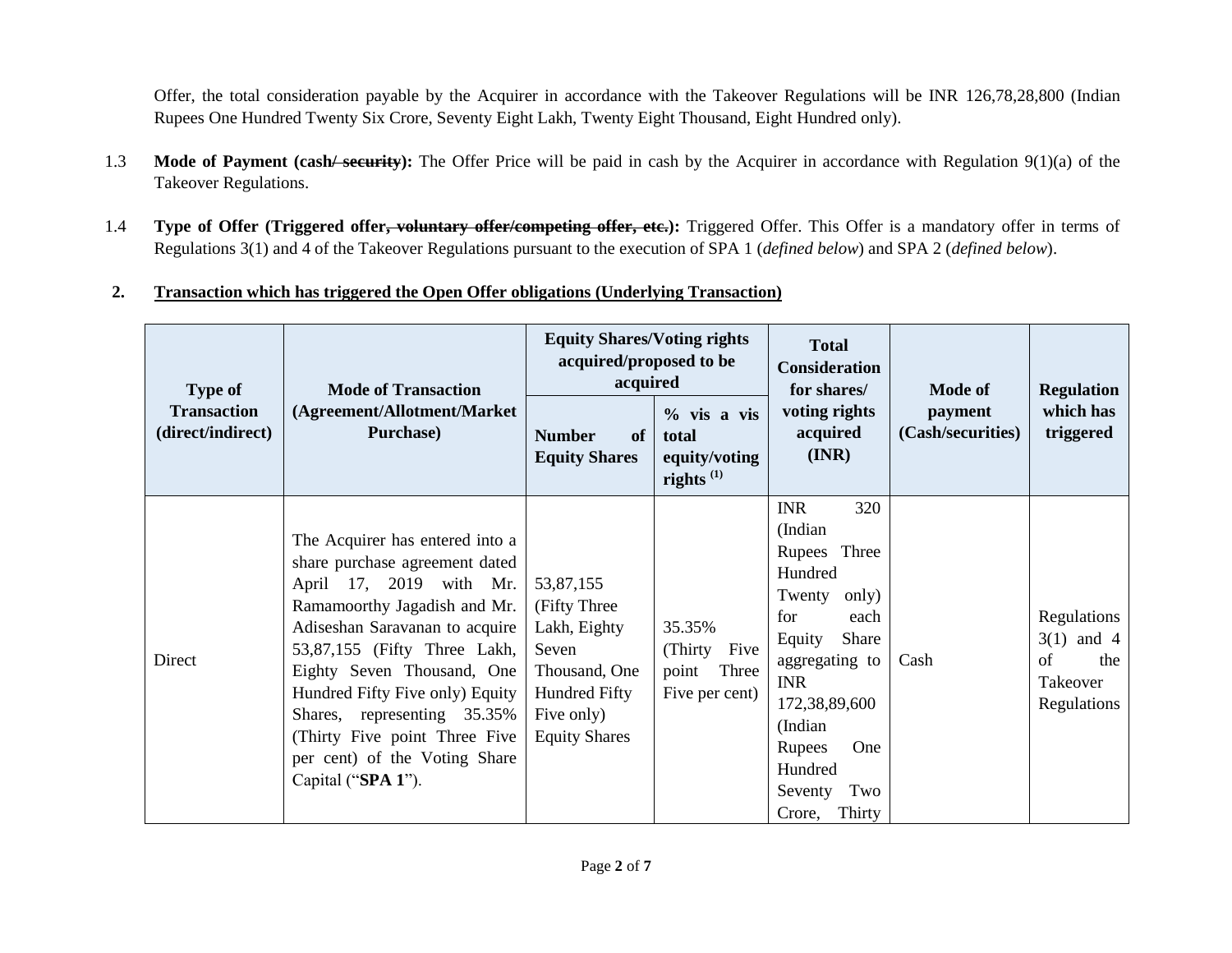|        |                                                                                                                                                                                                                                                                                                                                            |                                                                                                                   |                              | Lakh,<br>Eight<br>Eighty<br>Nine<br>Thousand, Six<br>Hundred only)<br><b>INR</b><br>250                                                                                                                                                  |      |  |
|--------|--------------------------------------------------------------------------------------------------------------------------------------------------------------------------------------------------------------------------------------------------------------------------------------------------------------------------------------------|-------------------------------------------------------------------------------------------------------------------|------------------------------|------------------------------------------------------------------------------------------------------------------------------------------------------------------------------------------------------------------------------------------|------|--|
| Direct | The Acquirer has entered into a<br>share purchase agreement dated<br>April 17, 2019 with First<br>Carlyle Ventures Mauritius to<br>acquire $39,61,940$ (Thirty Nine<br>Lakh, Sixty One Thousand,<br>Hundred Forty only)<br>Nine<br>Equity Shares, representing 26%<br>Twenty Six per cent) of the<br>Voting Share Capital ("SPA<br>$2$ "). | 39,61,940<br>(Thirty Nine)<br>Lakh, Sixty<br>One Thousand,<br>Nine Hundred<br>Forty only)<br><b>Equity Shares</b> | 26% (Twenty<br>Six per cent) | (Indian<br>Two<br>Rupees<br>Hundred Fifty<br>only) for each<br>Equity Share<br>aggregating to<br><b>INR</b><br>99,04,85,000<br>(Indian<br><b>Rupees Ninety</b><br>Nine<br>Crore,<br>Lakh,<br>Four<br>Eighty<br>Five<br>Thousand<br>only) | Cash |  |

*(1) As a percentage of Voting Share Capital*

# **3. Acquirer and PAC**

| <b>Details</b>                            | <b>Acquirer</b>                                            | <b>PAC</b>                              | <b>Total</b>    |
|-------------------------------------------|------------------------------------------------------------|-----------------------------------------|-----------------|
|                                           |                                                            |                                         |                 |
| Name                                      | Connegt Business Solutions Limited.<br>Quess Corp Limited. |                                         | Not applicable. |
| <b>Registered Address</b>                 | 1-8-371 Gowra Trinity, S. P. Road,                         | 3/3/2, Bellandur Gate, Sarjapur Main    | Not applicable. |
|                                           | Road, Bengaluru $-560103$<br>Hyderabad $-500016$           |                                         |                 |
| $\frac{1}{2}$<br>Name $(s)$ of<br>persons | Quess Corp Limited.                                        | Ajit Isaac;<br>1.                       | Not applicable. |
| control/promoters<br>of                   |                                                            | ii.<br>Thomas Cook (India) Limited;     |                 |
| Acquirer, where Acquirer is               |                                                            | and                                     |                 |
| a company                                 |                                                            | iii.<br>Net<br>Investments<br>Resources |                 |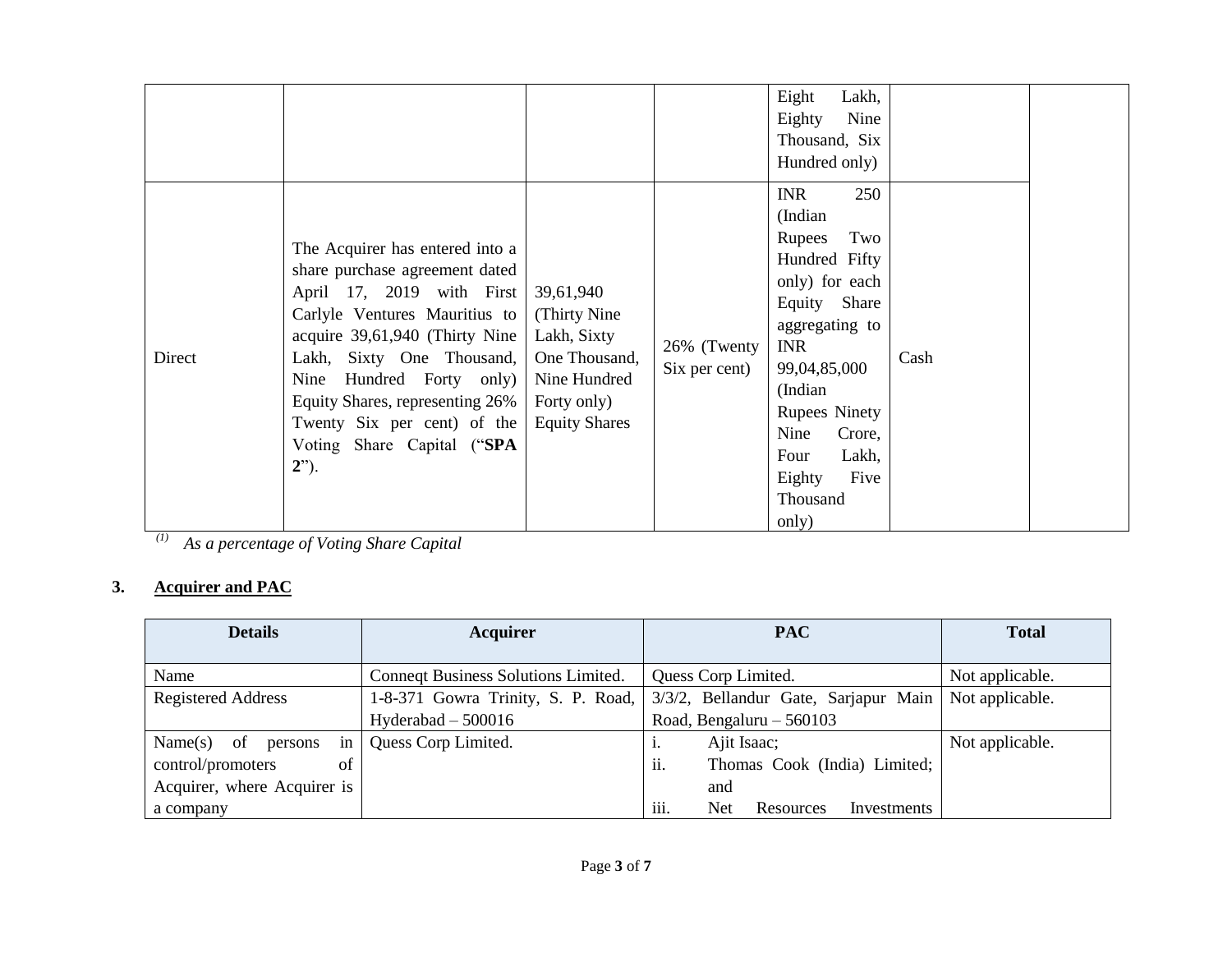| <b>Details</b>                                              | <b>Acquirer</b>                                                           | <b>PAC</b>                             | <b>Total</b>                                |
|-------------------------------------------------------------|---------------------------------------------------------------------------|----------------------------------------|---------------------------------------------|
|                                                             |                                                                           | Private Limited.                       |                                             |
| Name of the group, if any, to<br>which the Acquirer and the | Quess Group.                                                              | Quess Group.                           | Not applicable.                             |
| PAC belong                                                  |                                                                           |                                        |                                             |
| Pre-transaction shareholding                                | Nil.                                                                      | Nil.                                   | Nil.                                        |
| Number of equity shares in                                  |                                                                           |                                        |                                             |
| the Target Company                                          |                                                                           |                                        |                                             |
| % of the Voting Share                                       |                                                                           |                                        |                                             |
| Capital                                                     |                                                                           |                                        |                                             |
| Proposed shareholding after                                 | Up to $1,33,11,060$ (One Crore, Thirty                                    | Nil.                                   | to $1,33,11,060$<br>Up                      |
| the acquisition of shares                                   | Three Lakh, Eleven Thousand, Sixty                                        |                                        | (One Crore, Thirty                          |
| (including the shares due to                                | only) Equity Shares, representing up                                      |                                        | Three Lakh, Eleven<br>Thousand, Sixty only) |
| which the Open Offer got<br>triggered)*                     | to 87.35% (Eighty Seven point Three<br>Five per cent) of the Voting Share |                                        | Equity<br>Shares,                           |
|                                                             | Capital.                                                                  |                                        | representing<br>up to                       |
|                                                             |                                                                           |                                        | 87.35%<br>(Eighty)                          |
|                                                             |                                                                           |                                        | Seven point Three                           |
|                                                             |                                                                           |                                        | Five per cent) of the                       |
|                                                             |                                                                           |                                        | Voting Share Capital.                       |
| Any other interest in the                                   | Nil.                                                                      | The PAC and the Target Company have    | Not applicable.                             |
| <b>Target Company</b>                                       |                                                                           | entered into the following agreements: |                                             |
|                                                             |                                                                           | 1. Service agreement dated September   |                                             |
|                                                             |                                                                           | 18, 2018 executed between the          |                                             |
|                                                             |                                                                           | Target Company and the PAC in          |                                             |
|                                                             |                                                                           | relation to deputation of skilled and  |                                             |
|                                                             |                                                                           | semi-skilled employees of the PAC to   |                                             |
|                                                             |                                                                           | the Target Company; and                |                                             |
|                                                             |                                                                           | 2. Agreement for business process      |                                             |
|                                                             |                                                                           | outsourcing services dated April 1,    |                                             |
|                                                             |                                                                           | 2015 executed between the Target       |                                             |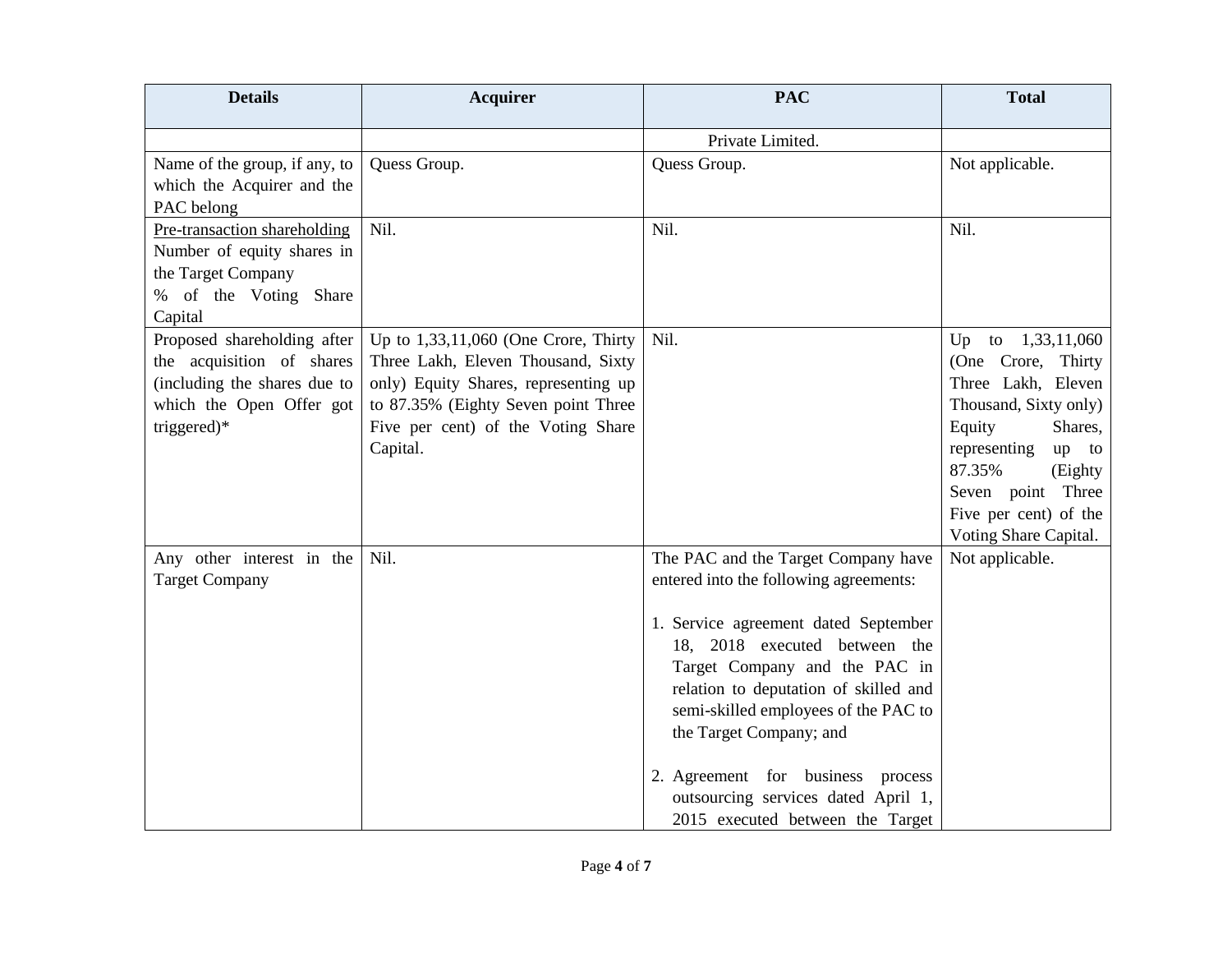| <b>Details</b> | <b>Acquirer</b> | <b>PAC</b>                                                                                                                                        | <b>Total</b> |
|----------------|-----------------|---------------------------------------------------------------------------------------------------------------------------------------------------|--------------|
|                |                 | Company and the PAC in relation to,<br><i>inter-alia</i> , the PAC engaging the<br>services of the Target Company for<br>outsourcing its payroll. |              |

\*Assuming full acceptance of the Offer

# **4. Details of the selling shareholders**

| <b>Name</b>                                   | of<br>the<br>Part | Details of the shares / voting rights held by the selling shareholders |                             |                                          |                             |
|-----------------------------------------------|-------------------|------------------------------------------------------------------------|-----------------------------|------------------------------------------|-----------------------------|
| <b>Promoter Group</b>                         |                   | <b>Pre Transaction</b>                                                 |                             | <b>Post Transaction</b>                  |                             |
|                                               | (Yes/No)          | <b>Number of Equity</b><br><b>Shares</b>                               | % of total share<br>capital | <b>Number of Equity</b><br><b>Shares</b> | % of total share<br>capital |
| Mr.<br>Ramamoorthy<br>Jagadish                | Yes               | 30,36,952                                                              | 19.93%                      | 3,80,958                                 | 2.5%                        |
| Mr.<br>Adiseshan<br>Saravanan                 | Yes               | 31, 12, 119                                                            | 20.42%                      | 3,80,958                                 | 2.5%                        |
| First<br>Carlyle<br><b>Ventures Mauritius</b> | N <sub>o</sub>    | 47,02,858                                                              | 30.86%                      | 7,40,918                                 | 4.86%                       |

# **5. Target Company**

| <b>Name</b>                     | Allsec Technologies Limited                                                                  |
|---------------------------------|----------------------------------------------------------------------------------------------|
| <b>CIN</b>                      | L72300TN1998PLC041033                                                                        |
| <b>Registered Address</b>       | 7-H, Century Plaza, 560-562, Anna Salai, Teynampet, Chennai, Tamil Nadu, 600018              |
| where<br><b>Stock Exchanges</b> | BSE Limited (Scrip Code: 532633) (Scrip ID: ALLSEC) and the National Stock Exchange of India |
| listed                          | Limited (Symbol: ALLSEC).                                                                    |
|                                 |                                                                                              |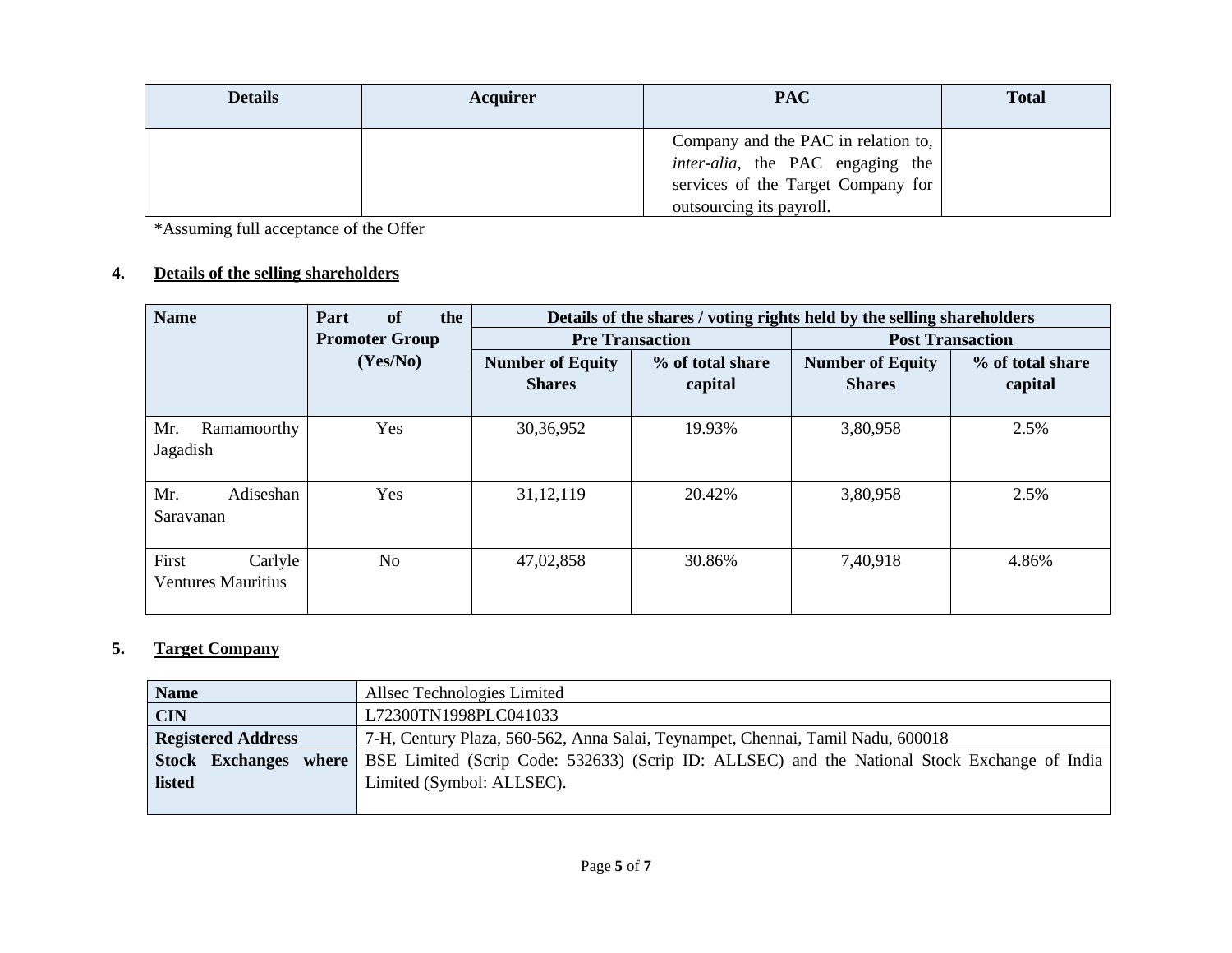### **6. Other Details**

- 6.1 The DPS pursuant to this Public Announcement shall be published in newspaper(s) not later than 5 (five) Working Days from the date of this Public Announcement (being April 25, 2019) in accordance with Regulation 13(4) and other applicable regulations of the Takeover Regulations. The DPS shall, *inter alia*, contain details of the Offer, detailed information on the Offer Price, the Acquirer, the PAC, the Target Company, the Sellers, the background to the Offer, details of financial arrangements and other terms of the Offer.
- 6.2 The Acquirer and PAC undertake that they are fully aware of and will comply with their obligations under the Takeover Regulations. The Acquirer and PAC confirm that they have adequate financial resources to meet their obligations under the Offer and have made firm financial arrangements for financing the acquisition of the Equity Shares tendered in the Offer, in terms of Regulation 25(1) of the Takeover Regulations.
- 6.3 The Offer is not conditional upon any minimum level of acceptance under Regulation 19 of the Takeover Regulations.
- 6.4 The Offer is not a competing offer in terms of Regulation 20 of the Takeover Regulations.
- 6.5 The Acquirer, the PAC and their respective directors accept full responsibility for the information contained in this Public Announcement (other than information regarding the Sellers, the Target Company and information that has been obtained from public sources, which has not been independently verified by the Acquirer, the PAC or the Manager to the Offer).
- 6.6 All information in relation to the Target Company contained in this Public Announcement is based on publicly available information and the accuracy thereof has not been independently verified by the Manager.

### **Issued by the Manager to the Offer**



### **Axis Capital Limited**

Axis House, 1st Floor, C-2, Wadia International Center, P. B. Marg, Worli, Mumbai 400 025, Maharashtra Tel: +91 22 4325 2183, Fax: +91 22 4325 3000 Website: www.axiscapital.co.in Email: AC.openoffer@axiscap.in Contact person: Bhumika Gangar